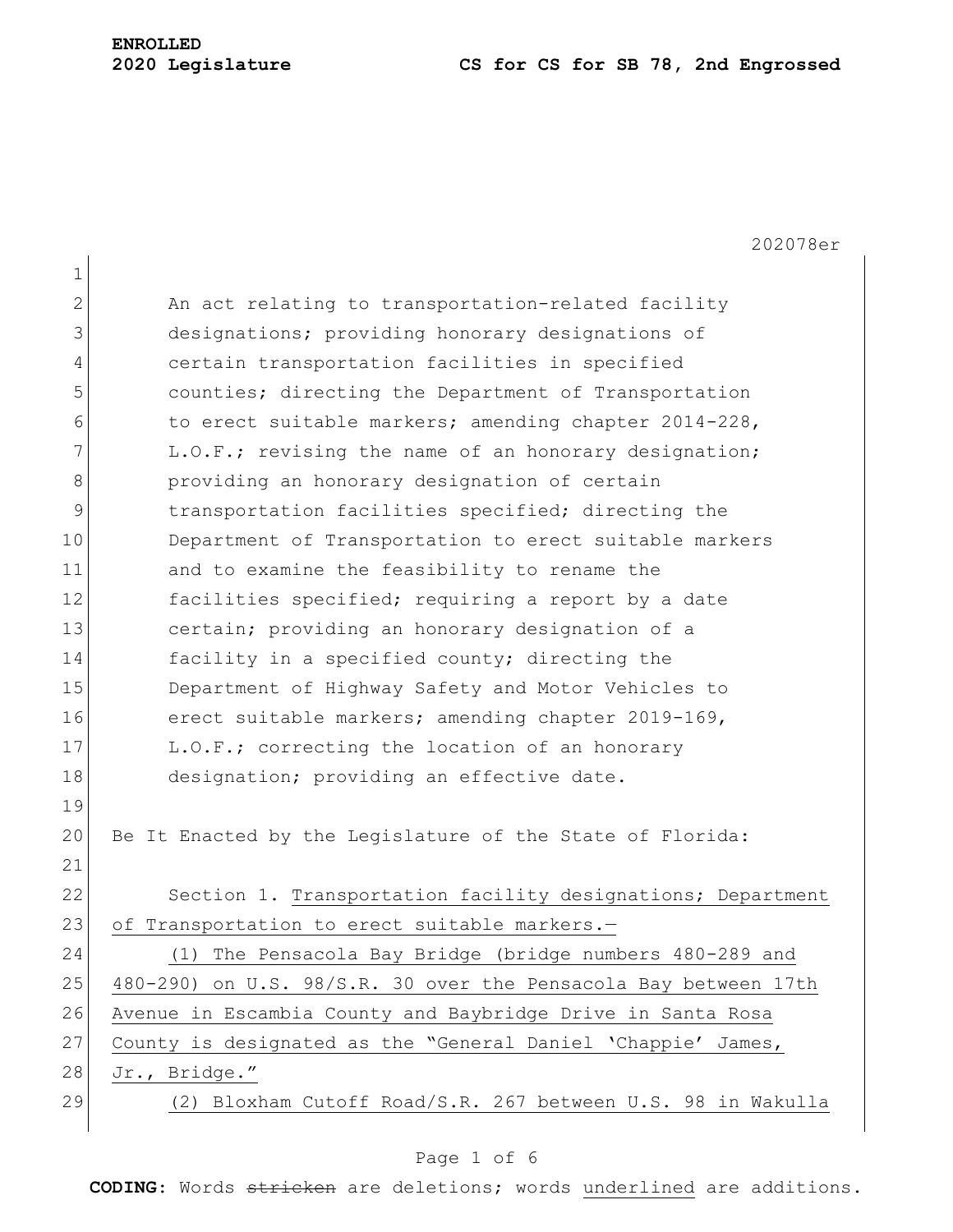|    | 202078er                                                         |
|----|------------------------------------------------------------------|
| 30 | County and S.R. 20 in Leon County is designated as "J.D. Turner  |
| 31 | Highway."                                                        |
| 32 | (3) Notwithstanding any law to the contrary, bridge numbers      |
| 33 | 880050, 880051, 880052, and 880053 on S.R. 510 between Wabasso   |
| 34 | and Wabasso Beach in Indian River County are designated as the   |
| 35 | "A.B. Michael Bridges."                                          |
| 36 | (4) That portion of W. Kennedy Boulevard between Lois            |
| 37 | Avenue and Dale Mabry Highway in Hillsborough County is          |
| 38 | designated as "Master Police Officer Lois Marrero Memorial       |
| 39 | Highway."                                                        |
| 40 | (5) That portion of E. Laurel Street between N. Orange           |
| 41 | Avenue and N. Morgan Street in Hillsborough County is designated |
| 42 | as "Officer James Ronco Memorial Highway."                       |
| 43 | (6) Bridge number 930361 on S.R. A1A/Jack Nicklaus Drive in      |
| 44 | Palm Beach County is designated as "Gold Star Family Memorial    |
| 45 | Bridge, dedicated to Army Captain Joseph M. Berkson."            |
| 46 | (7) That portion of S.R. 408/Spessard L. Holland East-West       |
| 47 | Expressway between S. Crystal Lake Drive and S. Semoran          |
| 48 | Boulevard in Orange County is designated as the "Sergeant Tracy  |
| 49 | Vickers Memorial Expressway."                                    |
| 50 | (8) That portion of S.R. 438 between Winters Landing Drive       |
| 51 | and Clarke Road in Orange County is designated as "Julius 'July' |
| 52 | Perry Memorial Highway."                                         |
| 53 | (9) That portion of I-95 between the Florida state line in       |
| 54 | Nassau County and S.W. 32nd Road in Miami-Dade County is         |
| 55 | designated as "Purple Heart Memorial Highway."                   |
| 56 | (10) That portion of U.S. 98 between C.R. 386 and Pine           |
| 57 | Street in Gulf County is designated as "Willis V. Rowan Memorial |
| 58 | Highway."                                                        |
|    |                                                                  |

### Page 2 of 6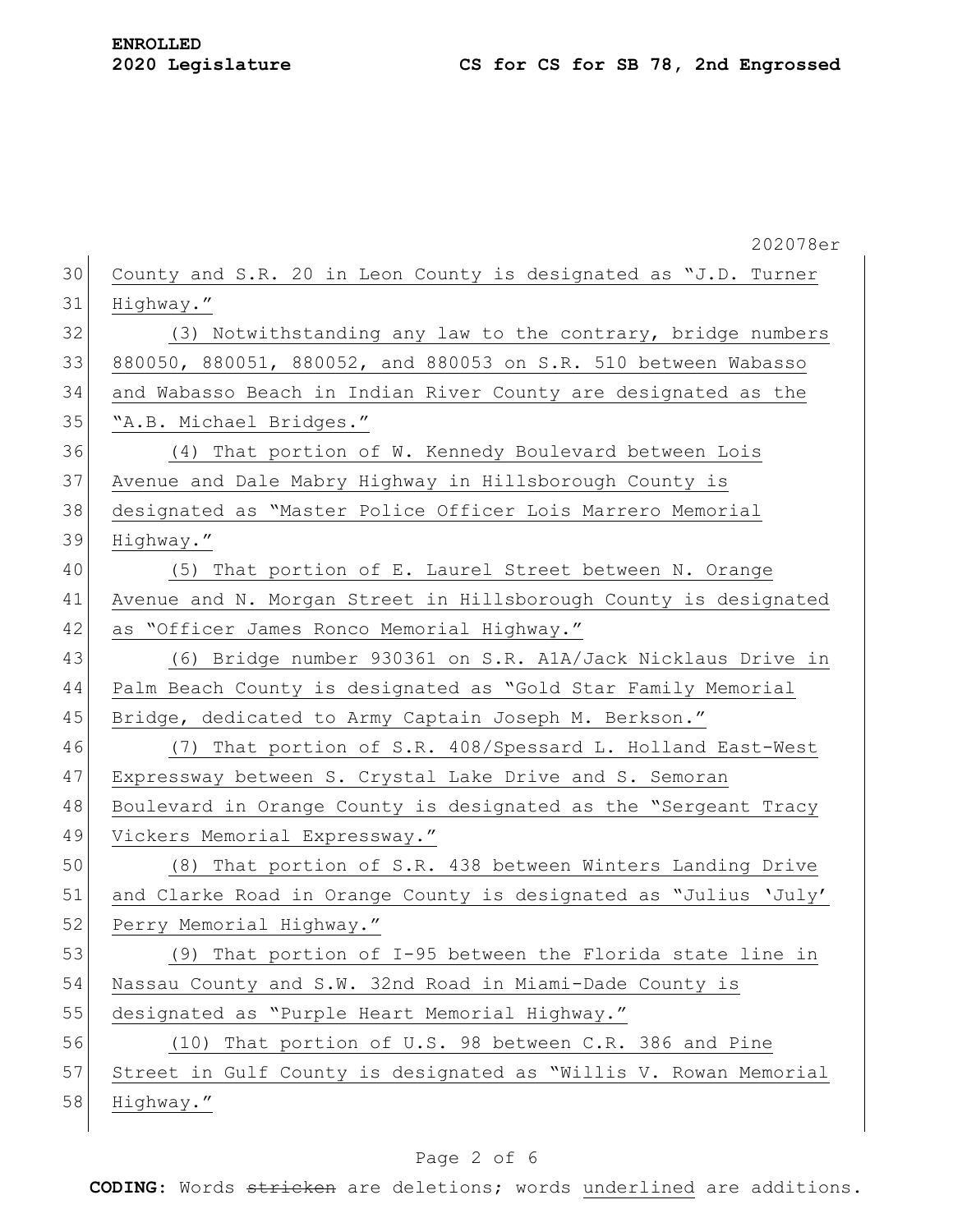|    | 202078er                                                         |
|----|------------------------------------------------------------------|
| 59 | (11) That portion of U.S. 98 between Pine Street and C.R.        |
| 60 | 382/Industrial Road in Gulf County is designated as the "John C. |
| 61 | Gainous Memorial Highway."                                       |
| 62 | $(12)$ That portion of I-10 between U.S. 29/S.R. 95 and S.R.     |
| 63 | 291 in Escambia County is designated as the "Deputy Donald Ray   |
| 64 | Cook Memorial Highway."                                          |
| 65 | (13) That portion of I-95 between mile markers 105 and 110       |
| 66 | in Martin County is designated as the "Trooper Joseph Bullock    |
| 67 | Memorial Highway."                                               |
| 68 | (14) That portion of S.R. 281 between U.S. 90 and U.S. 98        |
| 69 | in Santa Rosa County is designated as the "Bart D. and John R.   |
| 70 | Broxson Parkway."                                                |
| 71 | (15) That portion of U.S. 90/Beaver Street between Chaffee       |
| 72 | Road and U.S. 301 in Duval County is designated as the "John B.  |
| 73 | Coxwell Memorial Highway."                                       |
| 74 | (16) That portion of U.S. 41/S.W. 8th Street between S.W.        |
| 75 | 82nd Avenue and S.R. 973/87th Avenue in Miami-Dade County is     |
| 76 | designated as the "Manuel H. 'Manny' Piedra Memorial Highway."   |
| 77 | (17) That portion of U.S. 441 between Deep Creek Bridge and      |
| 78 | C.R. 6 in Columbia County is designated as "Austin D. Gay        |
| 79 | Memorial Highway."                                               |
| 80 | (18) That portion of I-10 between the Madison County line        |
| 81 | and mile marker 275 in Suwannee County is designated as "Wesley  |
| 82 | L. Silas Memorial Highway."                                      |
| 83 | (19) That portion of U.S. 19 between Luther Wilson Road and      |
| 84 | the Econfina River Bridge in Taylor County is designated as      |
| 85 | "Joshua S. Montaad Memorial Highway."                            |
| 86 | (20) That portion of the S.R. 90/S.W. 8th Street between         |
| 87 | S.W. 12th Avenue and S.W. 14th Avenue in Miami-Dade County is    |
|    |                                                                  |

### Page 3 of 6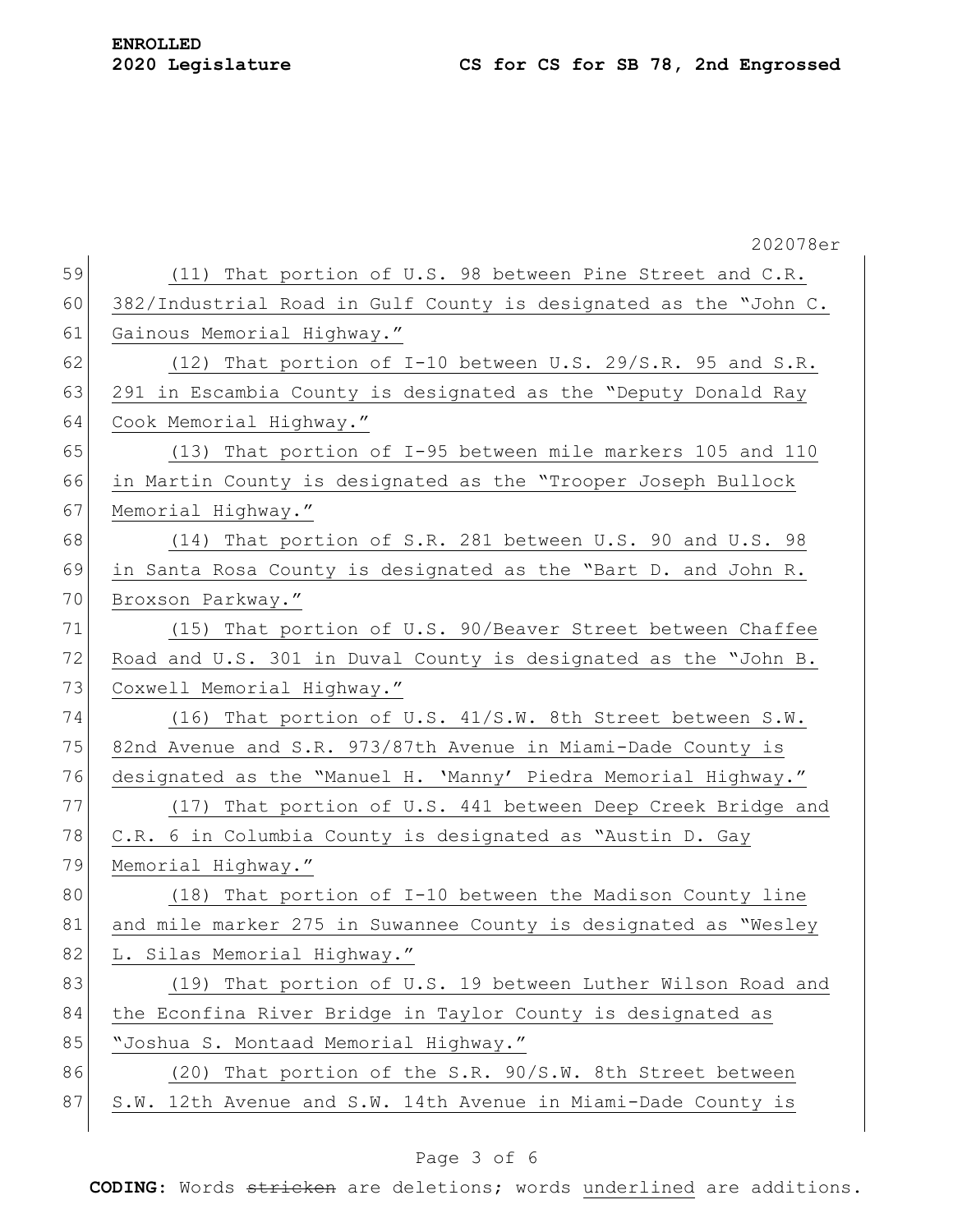|     | 202078er                                                       |
|-----|----------------------------------------------------------------|
| 88  | designated as "Rosa Maria Plasencia Way."                      |
| 89  | (21) That portion of U.S. 129/S.R. 49 (31030000) between       |
| 90  | the Levy County line and the Suwannee County line in Gilchrist |
| 91  | County is designated as the "Slaughter, Read, Ramirez, Lindsey |
| 92  | Memorial Highway."                                             |
| 93  | $(22)$ Bridge numbers 280070 and 280071 on S.R. 223 in         |
| 94  | Bradford County are designated as the "Archibald Johns Thomas  |
| 95  | Bridge."                                                       |
| 96  | (23) That portion of S.R. 285 between S.R. 20 and College      |
| 97  | Boulevard in Okaloosa County is designated as "Mayor Randall   |
| 98  | Wise Memorial Highway."                                        |
| 99  | (24) Upon completion of construction, the roundabout at        |
| 100 | S.R. 64 and Pope Road/Greyhawk Boulevard in Manatee County is  |
| 101 | designated as "Chase Coyner and Matthew Powers Memorial        |
| 102 | Roundabout."                                                   |
| 103 | (25) Bridge numbers 150213 and 150214 on I-275/U.S. 19/S.R.    |
| 104 | 93 in Pinellas County are designated as "Phoebe Jonchuck       |
| 105 | Memorial Bridge."                                              |
| 106 | (26) That portion of S.R. 514 between I-95 and Babcock         |
| 107 | Street S.E. in Brevard County is designated as "Deputy Chief   |
| 108 | Lynne Nungesser Memorial Highway."                             |
| 109 | (27) The Department of Transportation is directed to erect     |
| 110 | suitable markers designating the transportation facilities as  |
| 111 | described in this section.                                     |
| 112 | Section 2. Section 7 of chapter 2014-228, Laws of Florida,     |
| 113 | is amended to read:                                            |
| 114 | Section 7. Brigadier General Colonel Bud Day Overpass          |
| 115 | designated; Department of Transportation to erect suitable     |
| 116 | $markers.$ -                                                   |
|     |                                                                |

### Page 4 of 6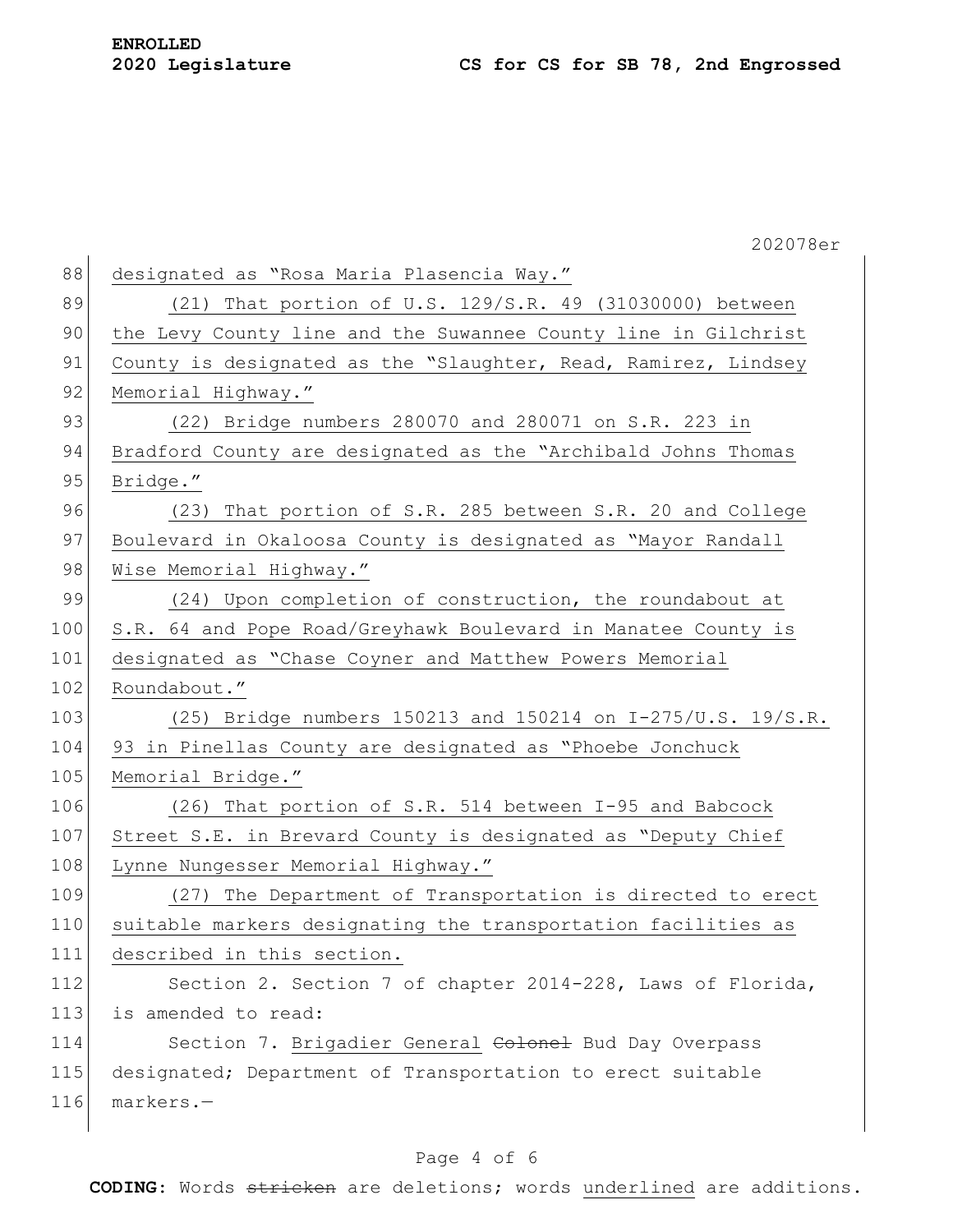|     | 202078er                                                        |
|-----|-----------------------------------------------------------------|
| 117 | (1) The Hurlburt Field Air Force Base overpass on U.S. 98       |
| 118 | in Okaloosa County is designated as "Brigadier General Colonel  |
| 119 | Bud Day Overpass."                                              |
| 120 | (2) The Department of Transportation is directed to erect       |
| 121 | suitable markers designating Brigadier General Colonel Bud Day  |
| 122 | Overpass as described in subsection (1).                        |
| 123 | Section 3. Transportation facility designations; Harriet        |
| 124 | Tubman Highway designated; Department of Transportation to      |
| 125 | conduct feasibility and impact study.-                          |
| 126 | (1) That portion of South Dixie Highway/U.S. 1/S.R. 5           |
| 127 | between the Monroe County line and S.R. 9A/I-95 Northbound in   |
| 128 | Miami-Dade County is designated as "Harriet Tubman Highway/U.S. |
| 129 | 1/S.R. 5."                                                      |
| 130 | (2) That portion of W. Dixie Highway/S.R. 909 between N.E.      |
| 131 | 119th Street and N.E. 163rd Street in Miami-Dade County is      |
| 132 | designated as "Harriet Tubman Highway/State Road 909."          |
| 133 | (3) The Department of Transportation is directed to erect       |
| 134 | suitable markers designating such roads as "Harriet Tubman      |
| 135 | Highway."                                                       |
| 136 | (4) The Department of Transportation is directed to examine     |
| 137 | the feasibility and impact to rename such roads as "Harriet     |
| 138 | Tubman Highway," including the impact and method to change and  |
| 139 | update the E911 system, meet any United States Postal Service   |
| 140 | requirements, and the financial impact to businesses and        |
| 141 | residents. The department must provide a report of its findings |
| 142 | to the President of the Senate and the Speaker of the House of  |
| 143 | Representatives by October 1, 2020.                             |
| 144 | Section 4. Trooper Joseph Bullock Building designated;          |
| 145 | Department of Highway Safety and Motor Vehicles to erect        |
|     |                                                                 |

### Page 5 of 6